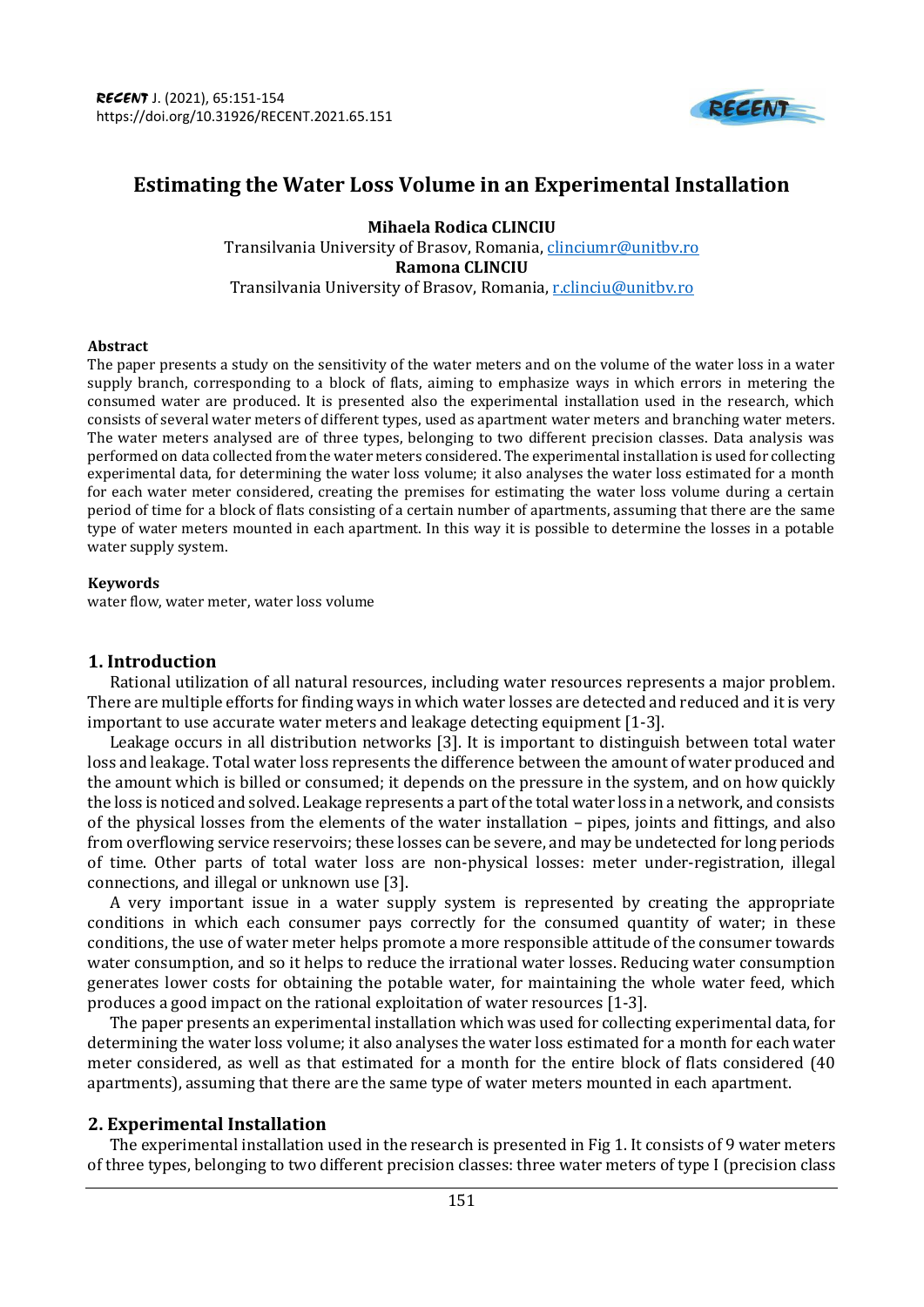B), three water meters of type II (precision class B), three water meters of type III (precision class C), connected in series arrangement [4, 5]. For water meters, class C means high precision and they are in general branching water meters, and class B means mediate precision and they are apartment water meters, with a more accessible price, but with a lower precision [6].



Fig. 1. Experimental installation

Water meters of type I are apartment water meters for cold water or hot water, of precision class B, with nominal diameter Dn15 and minimum starting flow 30 l/h. Water meters of type II are apartment water meters for cold water, of precision class B, with nominal diameter Dn15 and minimum starting flow 30 l/h. Water meters of type III are single-jet water meters, of precision class C, with nominal diameter Dn15 and minimum starting flow 15 l/h.

Water meters of precision class C are designed such as to start the correct registration of the water consumption from the minimum starting flow *Qmin* = 15 l/h, while in case of the water meters of precision class B, the minimum starting flow is *Qmin* = 30 l/h. As a consequence, since water meters of precision class B are apartment water meters, it results that any water consumption which is less than 30 l/h will not be correctly registered by the apartment water meter. In case of a block of flats, although apartment water meters might not register correctly the water consumption due to a reduced flow in the apartment installation, the proper consumption will be correctly registered by the branching water meter which is the general water meter for the block of flats. Thus, the water losses are not registered by the apartment water meters and the water consumption is not paid correctly, so that the water company may have financial losses.

#### **3. Estimation of the Water Loss Volume in a Water Supply Installation**

A study was conducted using the water meters in the experimental installation described in Fig. 1, for determining the volume of the water loss in case the flow is less than *Qmin=*15 l/h. It was considered the case of a leakage which is difficult to detect by the consumer, when, from time to time, a very small drop of water appears and falls from the tap. It might be the case in which the tap is not completely closed and water pours drop by drop from time to time, without this fact to be detected by the consumer [4, 5].

The volume of the water loss depends on the water flow in the installation. The three cases presented below prove this fact. Each of the three water flows is less than the minimum starting flow for the water meters considered.

In each case it was registered the period of time *t* in which a water loss has occurred, the size of the actual water volume collected drop by drop being *V* =2 l. Table 1 presents, for each case, the water flow *Q*, calculated for the corresponding period of time *t*, with the formula below:

$$
Q = \frac{V}{t} \tag{1}
$$

Table 1 presents the volume of the water loss, volume which is not measured by the water meters considered and the volume of the water loss corresponding to one hour, for each value of the water flow *Q*.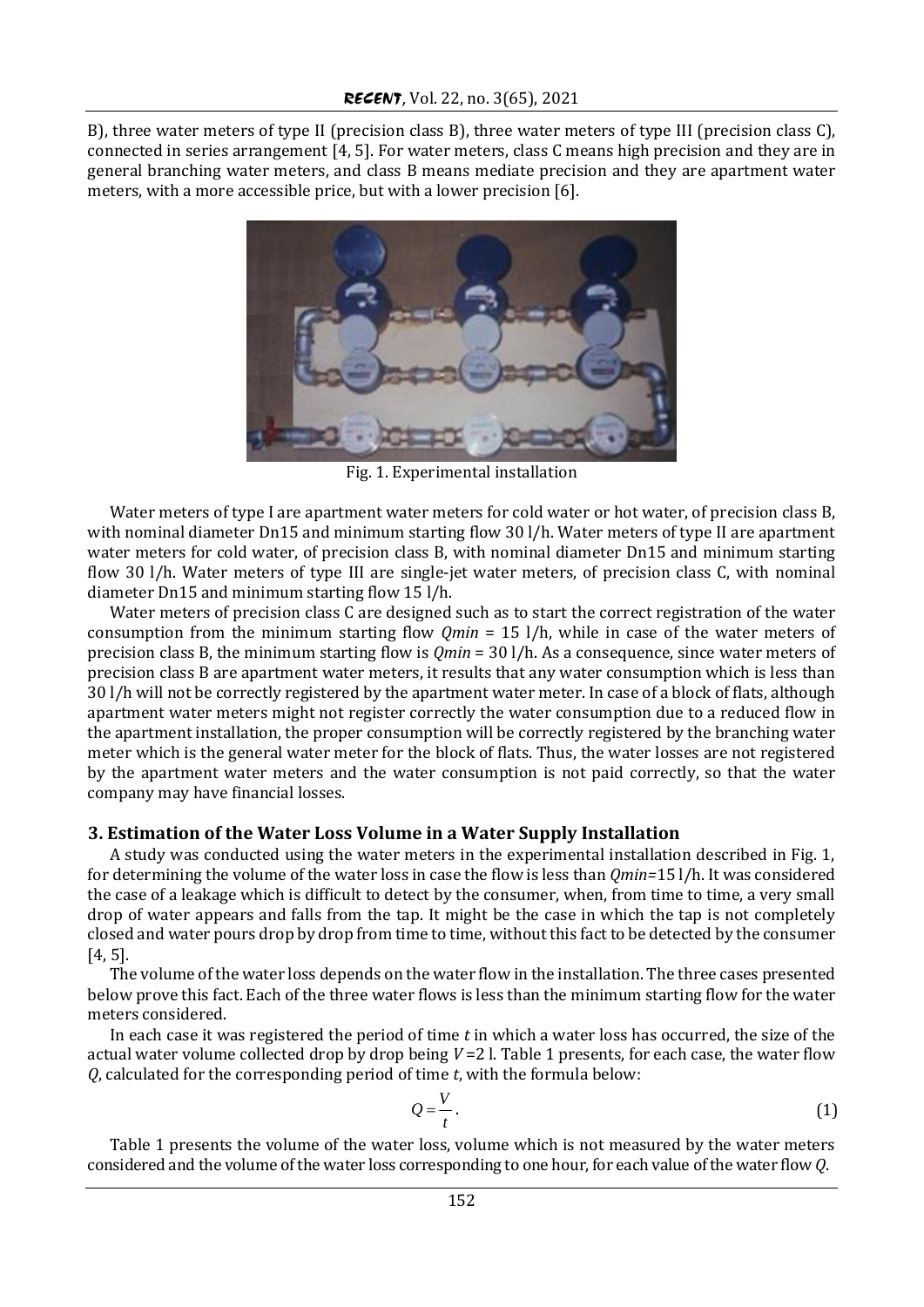Table 1. Water loss registered for different values of the water flow *Q* Water flow *Q* (m3/h) Time *t* Type of water meter Volume of water, recorded (l) Mean of the volume of water (l) recorded Actual volume of water (l), corresponding to time t Volume of water loss (l), corresponding to time t Volume of water loss (l), corresponding to one hour  $Q_1 =$ 3.649×10-3  $m^3/h$  $t_1 = 32'53''$  $1 \mid 0.05/0.04/0 \mid 0.03 \mid 2 \mid 1.97 \mid 3.594$ II 0.03/0.01/0.02 0.02 2 1.98 3.612 III  $\vert 0.17/0.15/0.13 \vert$   $0.15 \vert$  2  $\vert$  1.85  $\vert$  3.375  $Q_2 =$ 2.628×10-3 m3/h  $t_2 = 45'40''$  $1 \mid 0.01/0/0 \mid 0.003 \mid 2 \mid 1.997 \mid 2.623$ II 0.02/0.01/0 0.01 2 1.99 2.614  $III \t 0.08/0.06/0.05 \t 0.063 \t 2 \t 1.937 \t 2.544$  $Q_3 =$ 1.921×10-3  $m^3/h$  $t_3 = 62'30''$  $I \begin{array}{|c|c|c|c|c|c|c|c|} \hline 0 & 0 & 2 & 2 & 2 & 1.92 \ \hline \end{array}$  $II \begin{array}{|c|c|c|c|c|c|c|c|} \hline 0 & 0 & 0 & 2 & 2 & 2 & 1.92 \ \hline \end{array}$ III 0.02/0.01/0 0.01 2 1.99 1.91

*RECENT*, Vol. 22, no. 3(65), 2021

Table 2 presents the volume of the water loss estimated for a month for each water meter considered, as well as that estimated for a month for the entire block of flats considered (40 apartments), assuming that there are the same type of water meters mounted in each apartment, values which correspond to a certain value of the water flow *Q*.

| Water flow                                   | Type           | Volume of                            | Volume of                            | Volume of                                            | Volume of water loss                                          |        |
|----------------------------------------------|----------------|--------------------------------------|--------------------------------------|------------------------------------------------------|---------------------------------------------------------------|--------|
| $Q(m^3/h)$                                   | of             | water loss (l),                      | water loss (l),                      | water loss $(m3)$ ,                                  | $(m^3)$ /mean –                                               |        |
| Time t                                       | water<br>meter | corresponding<br>to one hour<br>(1h) | corresponding<br>to one day<br>(24h) | corresponding<br>to one month<br>$(30 \text{ days})$ | corresponding to one<br>month for 40<br>apartments considered |        |
| $Q_1 =$<br>$3.649 \times 10^{-3}$<br>$m^3/h$ | I              | 3.594                                | 86.256                               | 2.587                                                | 103.48                                                        |        |
|                                              | $\mathbf{I}$   | 3.612                                | 86.68                                | 2.6                                                  | 104                                                           | 101.56 |
| $t_1 = 32'53''$                              | III            | 3.375                                | 81                                   | 2.43                                                 | 97.2                                                          |        |
| $Q_2 =$<br>$2.628 \times 10^{-3}$<br>$m^3/h$ | I              | 2.623                                | 62.952                               | 1.888                                                | 75.52                                                         | 69.65  |
|                                              | $\mathbf{I}$   | 2.614                                | 62.736                               | 1.505                                                | 60.2                                                          |        |
| $t_2 = 45'40''$                              | III            | 2.544                                | 61.056                               | 1.831                                                | 73.24                                                         |        |
| $Q_3 =$<br>$1.921 \times 10^{-3}$<br>$m^3/h$ | I              | 1.92                                 | 46.08                                | 1.382                                                | 55.28                                                         | 55.18  |
|                                              | $_{\rm II}$    | 1.92                                 | 46.08                                | 1.382                                                | 55.28                                                         |        |
| $t_3 = 62'30''$                              | III            | 1.91                                 | 45.84                                | 1.375                                                | 55                                                            |        |

Table 2. Water loss estimated for the entire block of flats

In order to establish the function describing the variation of water loss volume as a function of the water flow *Q*, regression analysis was performed [7]. Figure 2 presents the regression line which indicates the variation of water loss volume as a function of the water flow *Q*. By considering the limit for the registration as being the minimum starting flow *Qmin* = 15 l/h, one obtains a water loss volume of  $408.514\times10^{-3}$  m<sup>3</sup> during a month, for the entire block of flats.